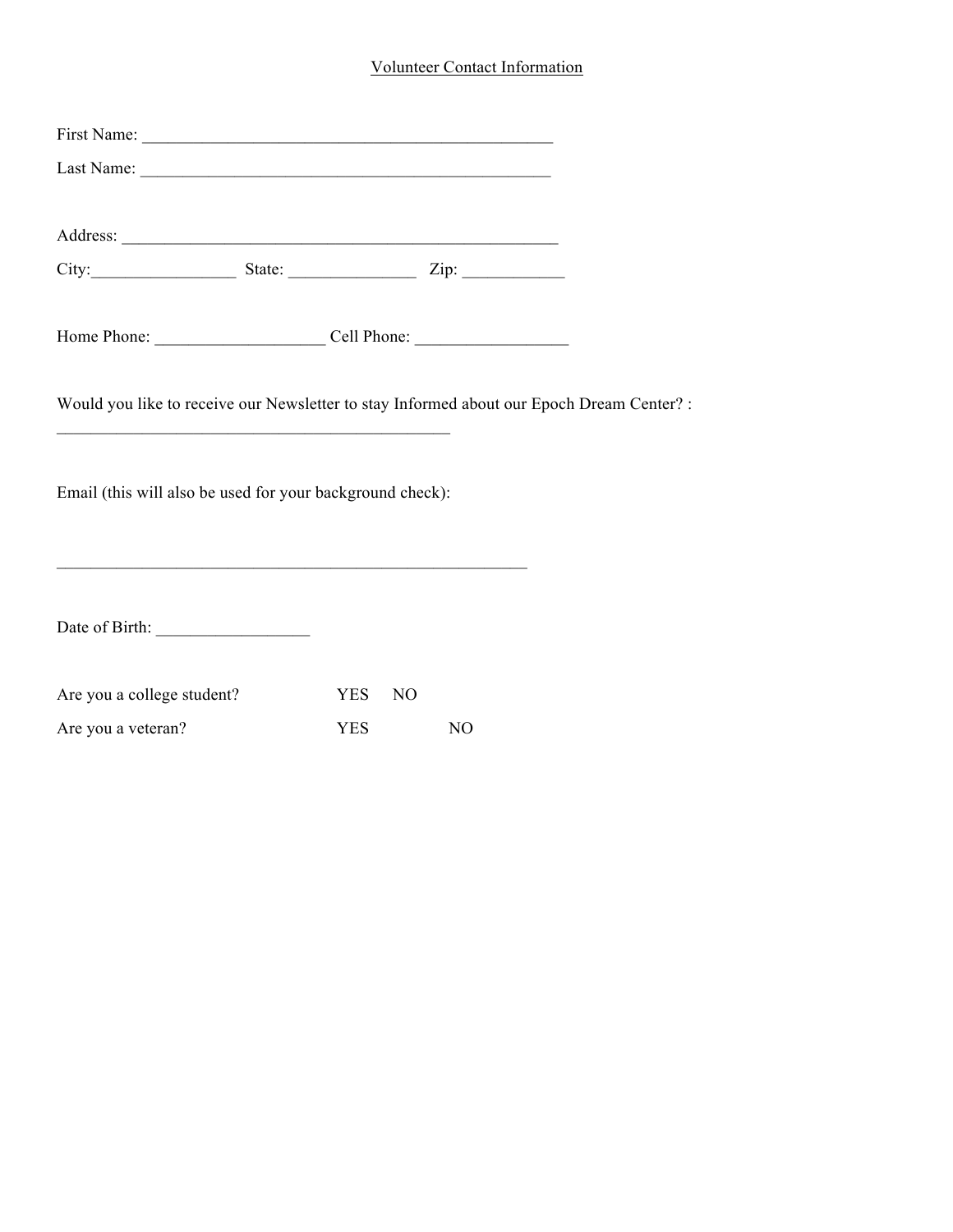## VOLUNTEER LIABILITY RELEASE FORM

In consideration of my desire to serve as a volunteer or as the undersigned parent of a minor who desires to volunteer in efforts to be conducted by Epoch Dream Center I hereby assume all responsibility for any and all risk of property loss or damage, bodily injury, or even death that I may sustain while participating in any voluntary effort, or other activity of any nature, including the use of equipment and facilities of the Epoch Dream Center and Nelson's UMC.

Assumption of Risks: I am aware of the risks of the Epoch Dream Center activities. I understand that Epoch cannot safeguard against all such injuries or damage, and I expressly acknowledge and assume all the risks of the Epoch activities, inherent and otherwise.

Release and indemnity: On behalf of myself or on behalf of my minor child, as a volunteer at the Epoch Dream Center, I, my spouse, my other children, my parents, my heirs, assigns, personal representatives and estate, hereby agree to release and not to sue, and to indemnify, Epoch Dream Center, its directors, officers, agents, volunteers, mentors, employees, Nelson's UMC and any federal, state or local agencies which have jurisdiction over lands or properties upon which the Epoch Dream Center programs operate (the Released Parties) with respect to any claim of liability, settlement, judgment, award or cost of defense and attorneys' fees, including negligence, (but not gross negligence) arising from my, or my minor child's volunteer service at the Epoch Dream Center.

Indemnity: I further agree to indemnify (that is, protect and pay, including costs and attorneys fees) the Epoch Dream Center and other Released Parties from any and all claims, including those brought by my self or my minor child, a member of my/ his or her family, or any other person, arising out of injuries or other losses suffered by myself or my minor child, and which are in any way connected with volunteering at the Epoch Dream Center.

Other: I agree to fully disclose all physical, mental and emotional conditions that could impact the safety or success of the program or that would interfere with any volunteer service or cause me or my minor child to be a danger to my/him/herself or to others.

I agree that any dispute or cause of action arising between me or my minor child and any Released Party, arising from this agreement or otherwise, may be brought only in a court of competent jurisdiction located in Wicomico County, Maryland and shall be construed in accordance with the substantive laws of Maryland. In addition, I understand and agree to the Terms of Agreement as stated in this waiver.

Photo Release: I authorize and agree to the use by the Epoch Dream Center of any and all photographs, videos, and other images and statements by, of, or about my minor child or myself, as deemed suitable by the Epoch Dream Center, without compensation. These photographs, images, videos, and statements may also be shared with organizations that partner with the Epoch Dream Center.

The duration of this agreement is one year from the date of its being signed, if not sooner expressly cancelled or replaced in writing.

Further, I have carefully read the foregoing release and indemnification and understand the contents thereof and sign this release as my own, free act.

Printed Name Signature Signature Date Date